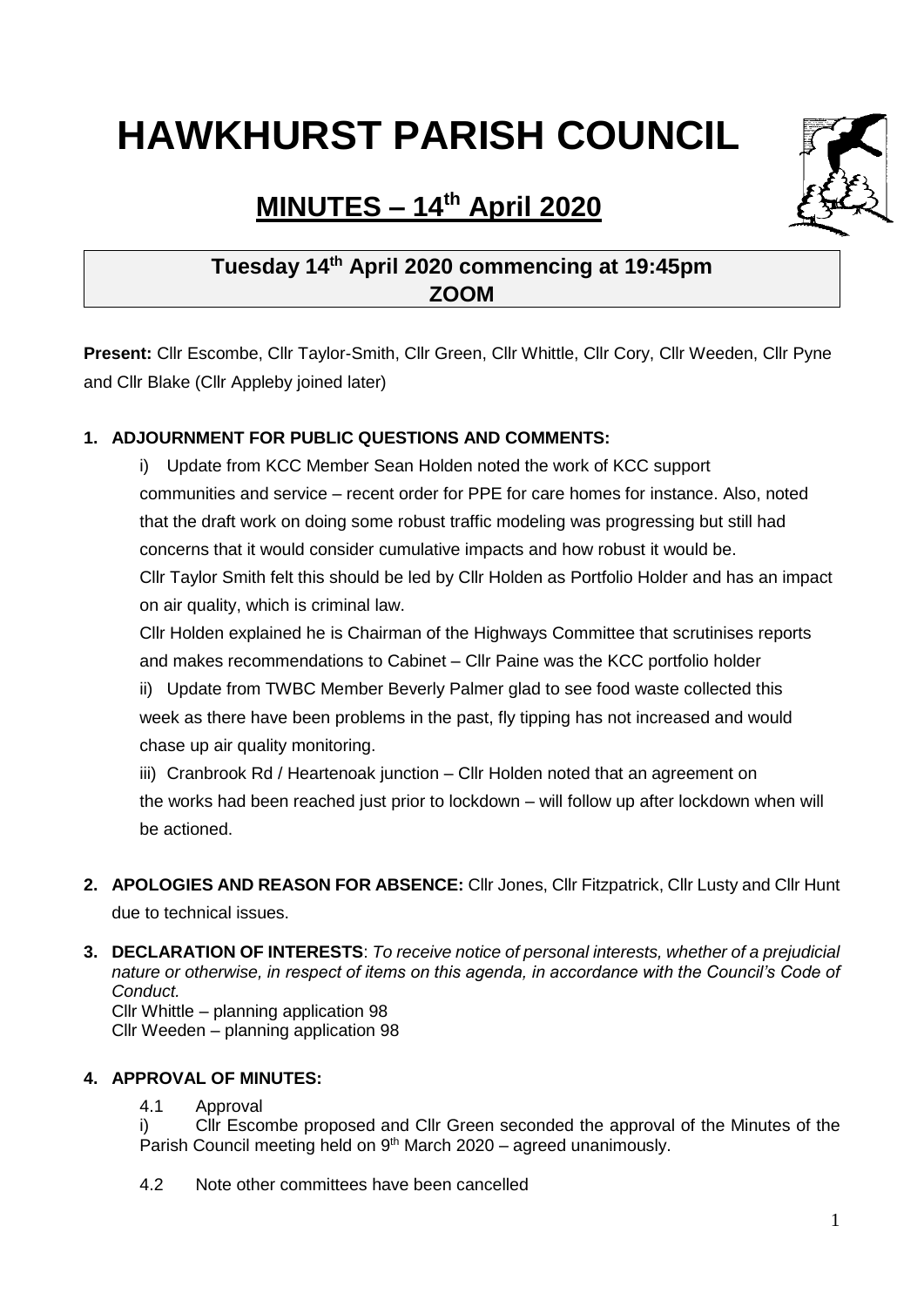#### **5. MATTERS ARISING FROM THE MINUTES - NA**

- i) **Fowlers Car Park** Cllr Taylor-Smith noted that the hedge had been cut and area needs a litter pick but no other progress – will chase up in due course.
- ii) **Winchester House Streetlight** Clerk to chase up with Cllr Fitzpatrick.
- iii) **Update on the Hawkhurst NDP**  Cllr Escombe noted that the revised Hawkhurst NDP is recommended for approval at TWBC Cabinet meeting this Thursday.

Cllr Taylor-Smith noted the Cabinet meeting is being live streamed

Cllr Palmer will lobby for approval.

- iv) **Red Oak planning application –** Cllr Escombe noted the residents and Council concern about the developer removing trees without detailed planning approval and awaits the planning committee.
- v) **Update on Hawkhurst Parish Council Judicial Review of White House planning application –** Cllr Escombe updated the Council that on the 17<sup>th</sup> March 2020 the Court agreed that there was a significant case to answer and that the case should proceed to High Court. Note that 75% of case get turned down and do not go to High Court. We await a date for the High Court hearing.

#### **6. PLANNING**

6.1 Planning applications to be considered

| No | <b>Application No</b> | <b>Proposal</b>                                 | Location        |
|----|-----------------------|-------------------------------------------------|-----------------|
| 94 | 20/00434/TPO          | Trees: HORSE CHESTNUT (T1) - Raise lower        | Talbot<br>Rioja |
|    |                       | canopy to a height of 2.5m over pavement and    | Road            |
|    |                       | up to 5m over the road, trim branches           | Hawkhurst       |
|    |                       | encroaching T2 by 1.5m, remove any deadwood;    | Kent TN18 4NL   |
|    |                       | YEW (T2) - Cut ivy at base and partly remove,   |                 |
|    |                       | light trim of 20%, maximum reduction on any     |                 |
|    |                       | given branch will be less than 50cm; HORSE      |                 |
|    |                       | CHESTNUT (T3) - Raise lower canopy by 2.5m      |                 |
|    |                       | around the tree and up to 5m over the road,     |                 |
|    |                       | remove any deadwood; YEW (T4) - Raise lower     |                 |
|    |                       | canopy to 2.5m over pavement and 5m over        |                 |
|    |                       | road; HORSE CHESTNUT (T5) - Raise lower         |                 |
|    |                       | canopy to 2.5m and where it overhangs road to   |                 |
|    |                       | 5m, cut upper branches back by approximately    |                 |
|    |                       | 2m; YEW (T6) - Raise lower canopy to 2.5m, tree |                 |
|    |                       | cut to a height of 2.5m and roadway to 5m; YEW  |                 |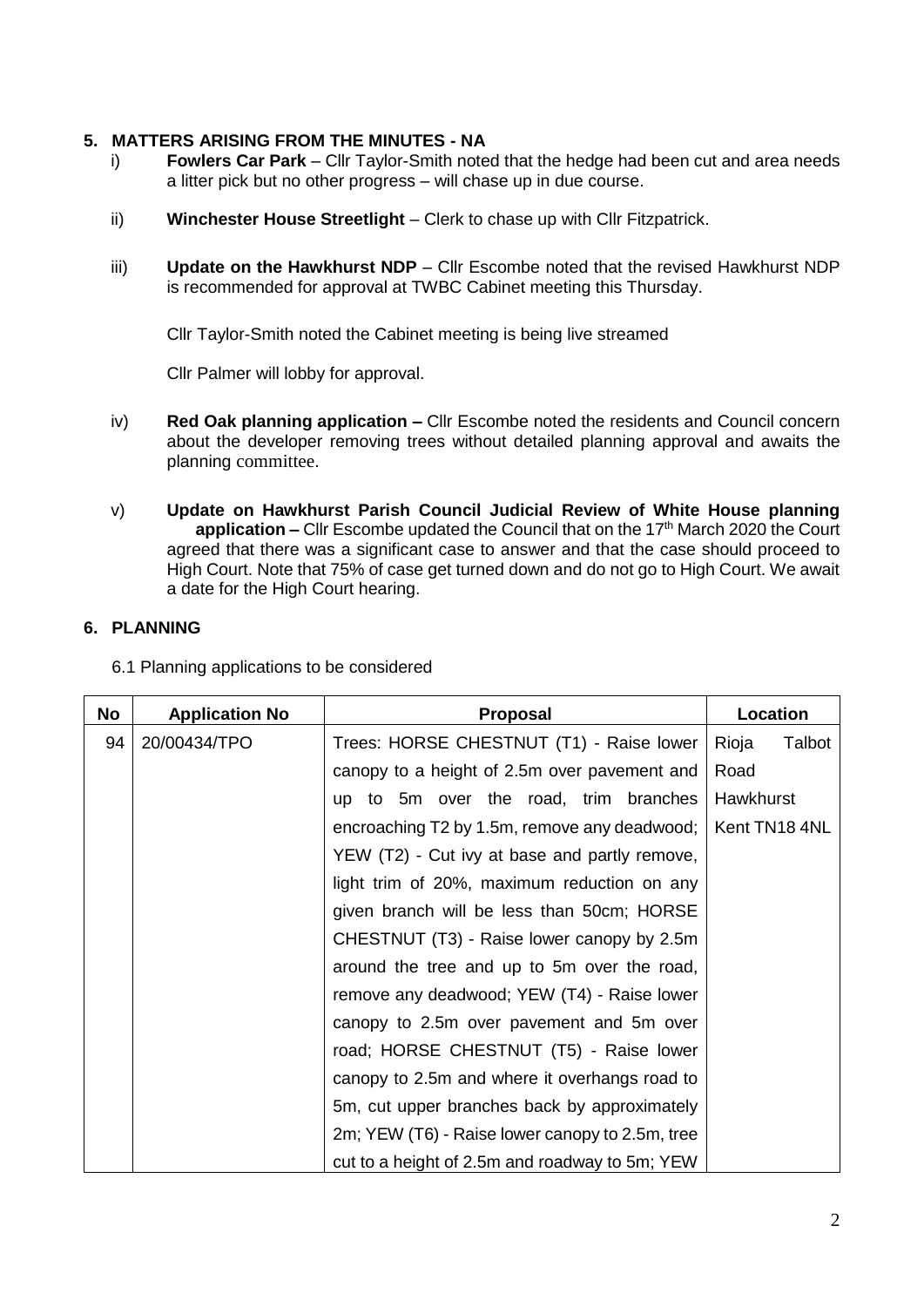|  | (T7) - Raise lower canopy to 2.5m and 2.5m over |  |
|--|-------------------------------------------------|--|
|  | pathway and over roadway to a height of 5m;     |  |
|  | YEW (T8) - Raise lower canopy and trimming of   |  |
|  | side branches, shortening back by approximately |  |
|  | 50cm, leaf reduction of approximately 20%       |  |

#### **Background:**

*These trees do overhang the pavement/road and works is recommended by a tree surgeon.*

#### **Comments and Recommendation:**

HPC **supports** this application.

**Vote**: Supports unanimously Objects 0 abstain 0

#### **Decision: Supports application**

| 95 | 20/00821/FULL | Use and laying out as a car park with a new   Limes          |              | Grove |
|----|---------------|--------------------------------------------------------------|--------------|-------|
|    |               | access to Limes Grove; surfacing, landscaping,   Oast        |              | Limes |
|    |               | security low level lighting and CCTV, and Grove              |              |       |
|    |               | pedestrian access to the Business Park along its   Hawkhurst |              |       |
|    |               | existing emergency/service access drive to Cranbrook         |              |       |
|    |               | Limes Grove.                                                 | Kent TN185AE |       |

#### **Background:**

Parking for 94 cars. Propose surface is a cellular confinement system with stone. At present, it appears from Google Maps that grass has reclaimed this land and it looks to all intents and purposes like a field. Will be adding lighting. The existing farm gate will be retained as a pedestrian access. New access for vehicles - no details on barrier - will it look too industrial? Staff will be required to access from Limes Grove off Cranbrook Road. New access will require removal of some of the hedge/trees - no tree survey or information on this. Propose to plant a new native hedge to northern boundary to screen as this is currently open. No ecology surveys. One objection from a resident who noted that a previous application for parking on this land was refused in 2012 (this was for far fewer cars - 25 and was only for overflow use). The appraisal in 2012 indicated that this land had reverted to a greener, more natural appearance, and that the character and appearance of the AONB would be affected if it were used for overflow parking. Refusal was recommended due to detrimental impact on the AONB, the site being outside the LBD, a detrimental impact on the rural nature of the lane an on adjoining residential amenities. None of this has changed and the current proposal would have considerably more impact. March's Field is allocated within the draft local plan as a site to be safeguarded for employment use, meaning it could be released at the fiveyear review if it proved necessary. Given that the land to the south of Hawkhurst business park is allocated in the draft local plan and could therefore be used to accommodate parking as part of the expansion of the business park, it seems unnecessary to develop March's Field at this time.

**Comments and Recommendation:**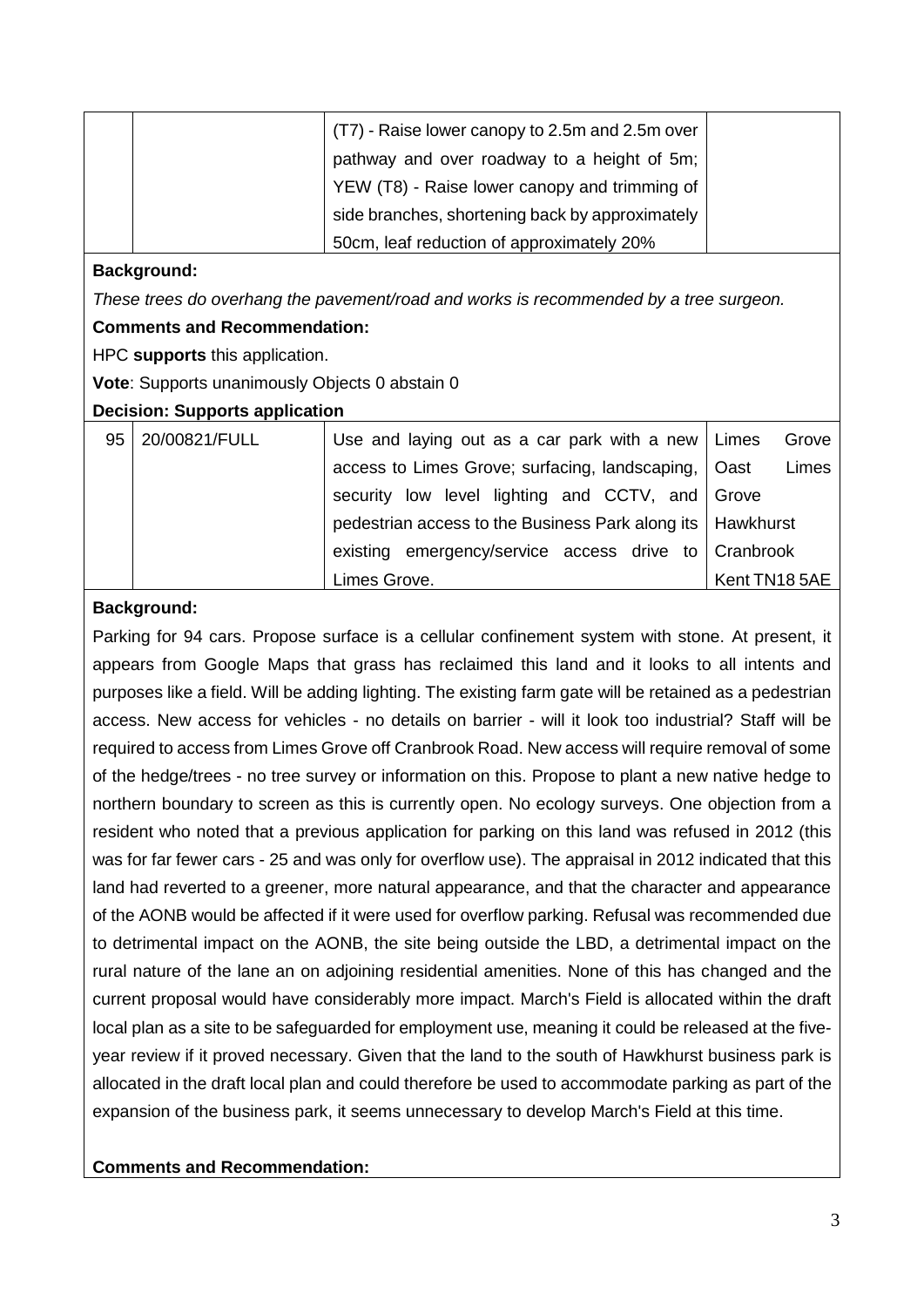HPC recognises the importance of supporting local business and this is line with CM4 of the NDP, which supports the development of an employment hub at Gills Green. However, this proposal will result in what is effectively a field being turned into a car park, which risks having a significant impact on the AONB. Indeed, this was the conclusion of TWBC planning officers in 2012 when a previous application for overflow parking was refused. The 2012 application was for fewer spaces and did not require a new entrance. In addition, we have concerns about the amount and speed of traffic in the area and that the speed sign may need relocating if application is approved.

HPC welcomes the proposal to plant native hedgerow to screen the field to the north. However, we have concerns over the addition of lighting and the impact it will have on wildlife. In particular, we note that the current lighting proposals exceed TWBC recommendations.

In the absence of tree and ecological surveys, and a more considered assessment of the impact on the AONB, HPC **objects** to this application.

**Vote**: Supports 0 Objects unanimously abstain 0

|    | <b>Decision: Objects to application</b> |                                                          |  |  |  |
|----|-----------------------------------------|----------------------------------------------------------|--|--|--|
| 96 | 20/00929/ENVSCR                         | EIA Screening Opinion - Use and laying out   Limes Grove |  |  |  |
|    |                                         | as a car park with a new access to Limes   Oast Limes    |  |  |  |
|    |                                         | Grove; surfacing, landscaping, security low   Grove      |  |  |  |
|    |                                         | level lighting and CCTV, and pedestrian   Hawkhurst,     |  |  |  |
|    |                                         | access to the Business Park along its Kent TN18          |  |  |  |
|    |                                         | existing emergency/service access drive to   5AE         |  |  |  |
|    |                                         | <b>Limes Grove</b>                                       |  |  |  |

As above.

**Vote**: Supports 0 Objects unanimously abstain 0

#### **Decision: Objects to application**

| 97 | 20/00909/FULL | Redevelopment of existing stable block to   Skelcrosse |           |             |
|----|---------------|--------------------------------------------------------|-----------|-------------|
|    |               | create annexe accommodation                            | Horns     | Hill        |
|    |               |                                                        | Hawkhurst |             |
|    |               |                                                        | Kent      | <b>TN18</b> |
|    |               |                                                        | 4XD       |             |
|    |               |                                                        |           |             |

#### **Background:**

*We looked at an application for this back in October and objected because we felt that it was too big to be a modest addition to the host house. It was withdrawn by the applicant. This application fits within the existing footprint of the stable block and includes a garden store rather than just an annexe. This is one bedroom, with a kitchen/dining/living area.*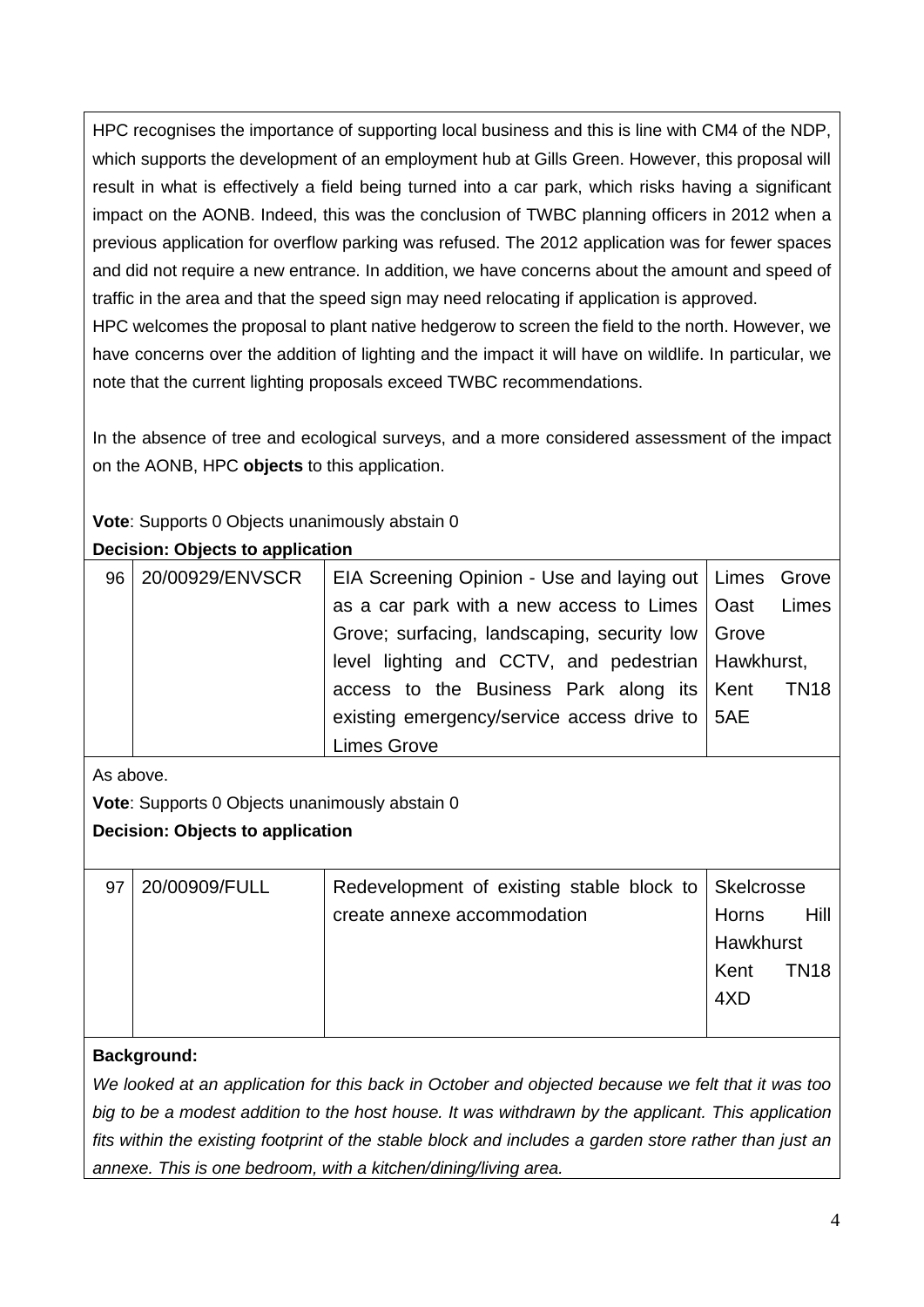#### **Comments and Recommendation:**

This revised application is a more modest addition to the host house. The annexe should remain part of the house and not a separate dwelling. HPC **supports** this application.

**Vote**: Supports unanimously Objects 0 abstain 0

**Decision: Supports application**

| 98 I | 20/00856/ENVSCR | EIA Screening Opinion - Development of   OS Plot 3100 |      |
|------|-----------------|-------------------------------------------------------|------|
|      |                 | approximately 73 dwellings, including car Fieldways   |      |
|      |                 | and cycle parking, sustainable drainage, Hawkhurst    |      |
|      |                 | internal road network and a new access                | Kent |
|      |                 |                                                       |      |

Decision made that EIA screening not required.

#### **Decision: not required**

| 99 | 20/00811/SUB | Submission of Details in Relation to Beals Green |                     |
|----|--------------|--------------------------------------------------|---------------------|
|    |              | Conditions 4 (Manufacturers Details for Farm     |                     |
|    |              | Doors)<br>Glazed Screens<br>and                  | of   Heartenoak     |
|    |              | 19/03394/LBC                                     | Road                |
|    |              |                                                  | Hawkhurst           |
|    |              |                                                  | Kent<br><b>TN18</b> |
|    |              |                                                  | 5EU                 |
|    |              |                                                  |                     |

Supported by conservation officer.

**Vote**: Supports unanimously Objects 0 abstain 0

|     | <b>Decision: Supports application</b> |               |    |           |  |             |    |                  |           |
|-----|---------------------------------------|---------------|----|-----------|--|-------------|----|------------------|-----------|
| 100 | 20/00784/SUB                          | Submission    | of | Details   |  | in Relation | to | Land to The      |           |
|     |                                       | Condition     | 25 | (Footpath |  | Details)    | οf | East             | <b>of</b> |
|     |                                       | 18/02165/FULL |    |           |  |             |    | Heartenoak       |           |
|     |                                       |               |    |           |  |             |    | Road             |           |
|     |                                       |               |    |           |  |             |    | <b>Hawkhurst</b> |           |
|     |                                       |               |    |           |  |             |    | Kent             |           |
|     |                                       |               |    |           |  |             |    |                  |           |
|     | No objections                         |               |    |           |  |             |    |                  |           |

No objections.

**Vote**: Supports unanimously Objects 0 abstain 0

**Decision: Supports application**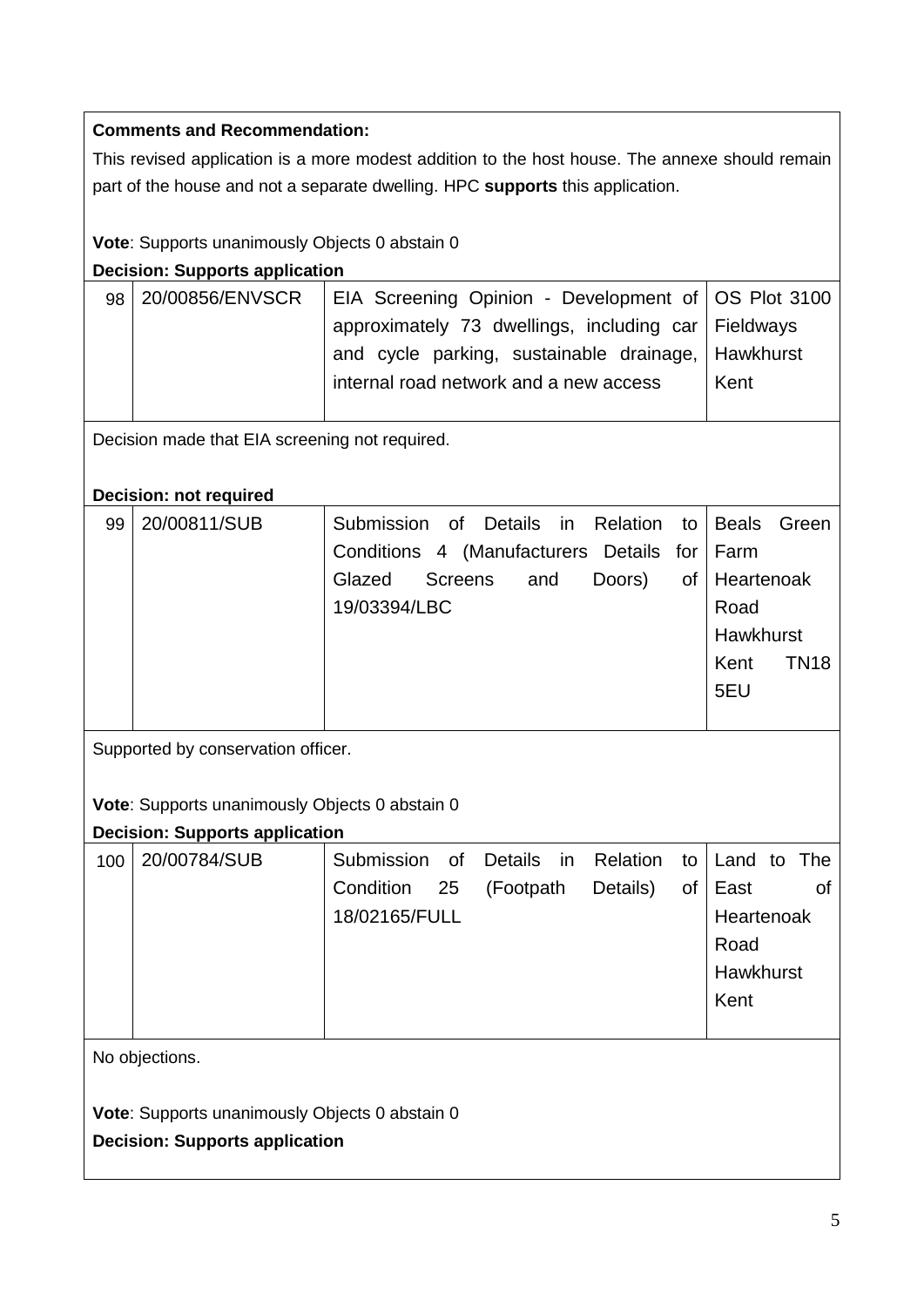| 101 | 20/00623/PNPA | Prior Notification for a proposed change of use   Delmonden                      |                |
|-----|---------------|----------------------------------------------------------------------------------|----------------|
|     |               | from light industrial (Class B1 $\circledcirc$ ) to eight dwelling $\vert$ Farm, | Horns          |
|     |               | houses (Class C). For its prior approval to:   Hill, Hawkhurst                   |                |
|     |               | highways impacts<br>and<br>Transport                                             | The   TN18 4XD |
|     |               | sustainability of storage, distribution or industrial                            |                |
|     |               | services in the area. Contamination risk Flooding                                |                |
|     |               | risks                                                                            |                |

#### **Background:**

*This is a Notification for Prior Approval, not a planning application and there is no statutory requirement to consult HPC. Any development would still require planning permission. However, it*  has been brought to our attention by local residents. Development is not permitted by Class PA if *the building is a listed building or is within the curtilage of a listed building Delmonden Farm House is a listed building. The heritage statement argues that the farm buildings aren't within the curtilage of the Delmonden Farm House. This argument is questionable. The only relevant factors in this case are the four points outlined above. There are 10 objections from residents mainly raising concerns about highway safety, but also AONB etc. There is also one comment neither objecting or supporting, but requesting that Highways considers this application. At present the Highways response is that this application does not warrant Highways involvement.*

#### **Comments and Recommendation:**

Transport & Highways - we disagree with the argument that the proposed residential use would be likely to result in a reduction in vehicle movements at the site. It is evident from the statements that these units are used a few days a week at best. Therefore, an additional eight houses in a location where it is essential to drive to reach any facilities will result in increased traffic movements at this junction. It is also misleading to suggest that the current use of the site results in regular trips by HGVs. The exit from Horns Hill onto Delmonden Lane is right beside the busy junction of Delmonden Lane and the A229. This is a blind corner. The absence of pavements on the north of Horns Road means that this corner is the only place pedestrians can cross to get to the post box and also to access the PROW which runs along Horns Hill and through the application site. It is impossible for pedestrians to cross at a point with good visibility, when crossing from Horns Road to Delmonden Lane/Horns Hill. This must be considered when making any decision relating to highways safety. This is not a sustainable location - any future residents will have no choice but to drive to access facilities (as noted by the Inspector who determined the Sherards appeal, which is significantly closer to the village centre than this site). There is no consideration of the cumulative impact on the Hawkhurst crossroads. The view of HPC is that prior approval should be required on Transport and Highways grounds. At the very least, KCC Highways should be asked to consider this application.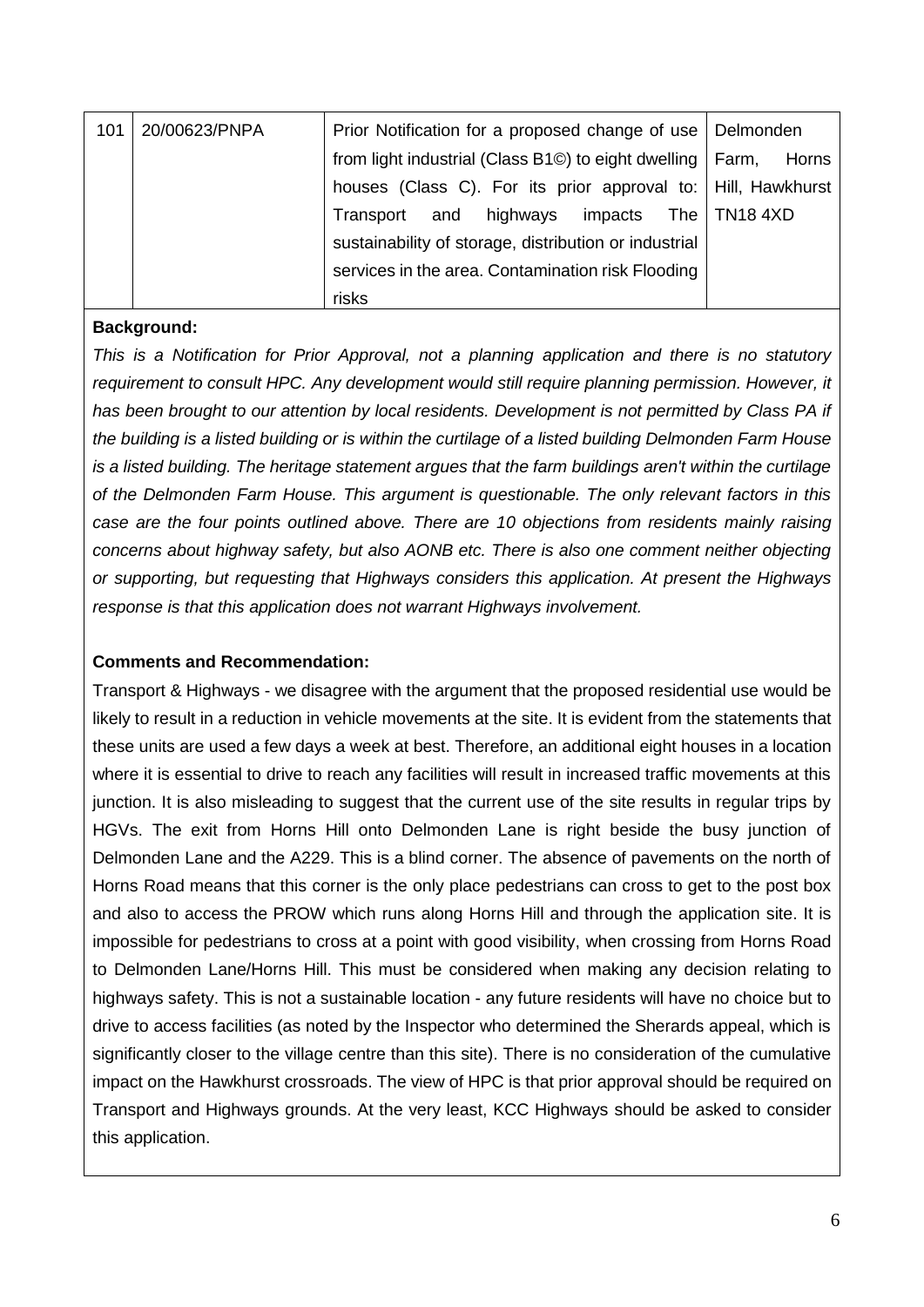HPC has serious concerns regarding the access and increase in traffic in the area, the bend is a blind bend and dangerous already without increased traffic.

HPC believe that this application should follow proper process and that KCC Highways must comment – **Supported unanimously** 

6.2 Planning information on file – The comments on Springfield appeal are attached.

#### **7 MATTERS FOR FURTHER DISCUSSION:**

**7.1 Remote meeting protocol** – Councillor Taylor-Smith introduced the report that is based on National Association Local Council guidance and links into the Parish standing orders – same dates / times etc. He also noted that this an evolution and is a learning process and further updates may be required as we progress.

Cllr Appleby commented that the remote meeting was well organised.

Cllr Taylor Smith proposed and Cllr Green seconded that the remote meeting protocol be adopted – approved unanimously

**7.2 HCSG update report** – Cllr Escombe introduced the report and gave a further update on HCSG and how impressed we all are with the volunteer's skills, professionalism and drive, special mention to Adrian Cory and Richard Tyrie who were key in the setting up of the procedures and online portal. Now a network of 190 volunteers doing mix of roles and supporting 130 residents. Local businesses have made great efforts with flexibility and to support with donations of local apples, Easter Eggs, transport and PPE.

This shows that Hawkhurst is a thriving community supporting each other.

The Challenges are the payments - as some are reluctant to use or unable to use modern technology and some vulnerable people are not heeding government advice.

Cllr Blake – recognised the great work being done but was aware some people are concerned about the payments

The report was noted and our thanks to all volunteers it was agreed that we need to do more to emphasise the payment options and promote the scheme to the vulnerable.

**7.3 Actions and Decisions since 18th March 2020** – Clerk explained that this was a list of actions and decisions taken under Delegated Powers in Consultation with the Chairman and Vice Chairman. Note Cllr Taylor Smith is researching remote working as a way forward.

Cllr Escombe proposed and Cllr Green seconded to approve the actions and decisions in the report. – Approved unanimously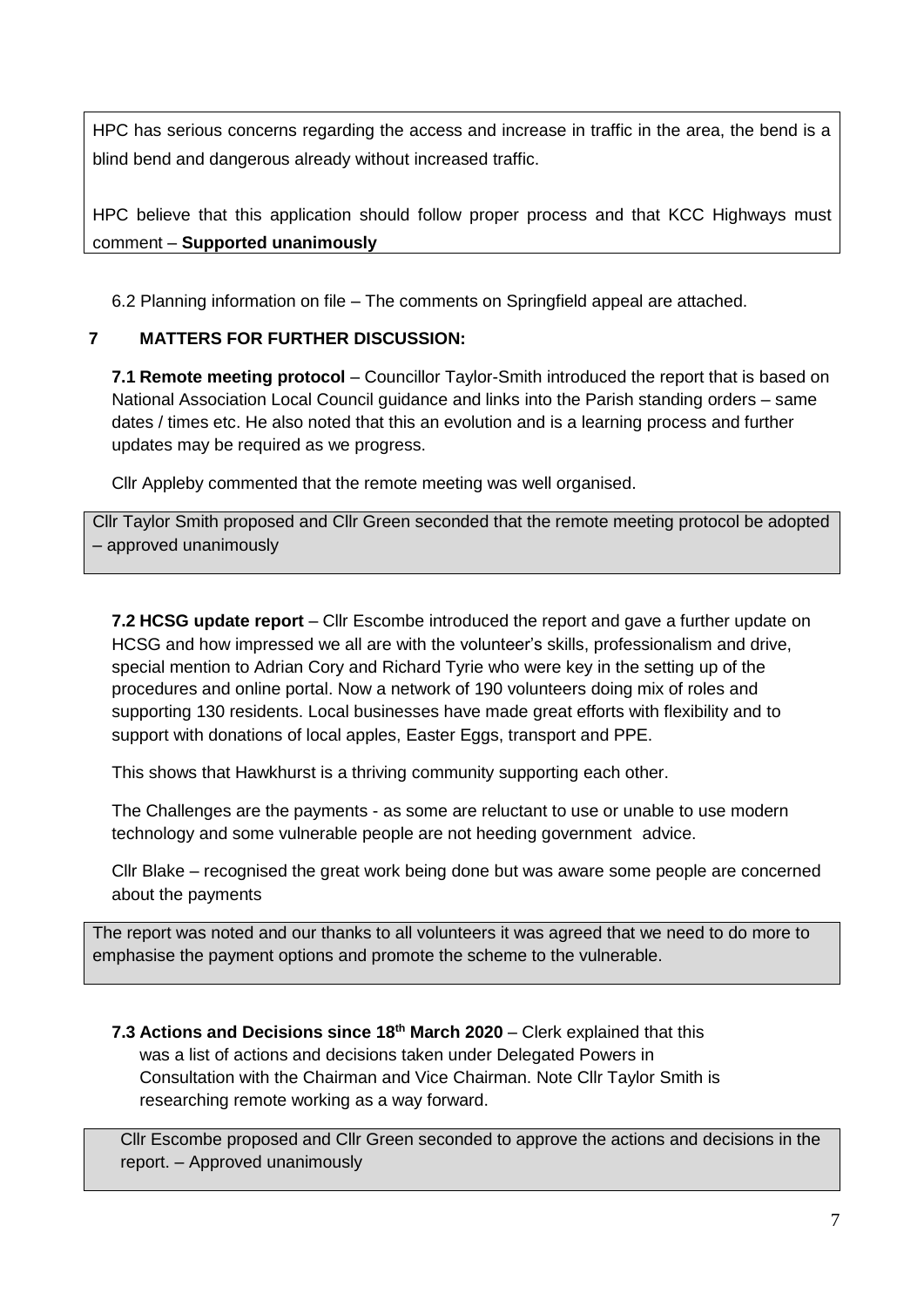**7.4 TWBC – Parish Fund** – Cllr Escombe explained that TWBC has £35,000 to be divided between 16 parishes and that over the years a number of schemes have been proposed but no agreement reached. TWBC are proposing that this funding is used as a hardship fund and this requires 2/3 of Parishes to agree.

It would mean £2,765 to Hawkhurst.

Cllr Weeden agreed that we should access the funding for those in need in Hawkhurst rather than leaving it sitting in TWBC coffers.

Cllr Appleby agreed.

Cllr Weeden proposed and Cllr Appleby seconded that we agree to using the TWBC Parish Fund as a hardship fund – approved unanimously.

**7.5 Move 18th May 2020 Council meeting back to 11th May 2020 and dates of future meetings** - Clerk explained that the May Council meeting date was changed due to the Parish Elections – however as these were deferred for a year the following Council meeting dates are proposed

Monday  $11^{th}$  May 2020 – 7:45pm

Monday  $8^{th}$  June 2020 – 7:45pm

Monday  $13<sup>th</sup>$  July 2020 – 7:45pm

As limited activity is happening, also proposed that Committees remain cancelled and matters are reported to Council

Cllr Escombe proposed and Cllr Pyne seconded the above – approved unanimously

#### **8 REPORTS OF COMMITTEE CHAIRMEN AND UPDATES – NA**

#### **9. FINANCE:**

| Monthly Income and expenditure, noted<br>9.1 |    |              |             |
|----------------------------------------------|----|--------------|-------------|
| Accounts for payment                         | £  | 10,345.13    | to 31.03.20 |
| Payment received                             | £  | 6,411.32     | to 28.02.20 |
| <b>Net Expenditure</b>                       | -£ | 3,933.81     |             |
| Cambridge & Counties                         | £  | 86,786.66    | to 30.04.19 |
| <b>Cambridge Building Society</b>            | £  | 75,527.15    | to 31.12.19 |
| <b>Lloyds Current</b>                        | £  | 10,000.00    | to 31.03.20 |
| <b>Lloyds Access Reserve</b>                 |    | £ 120,299.31 | to 31.03.20 |